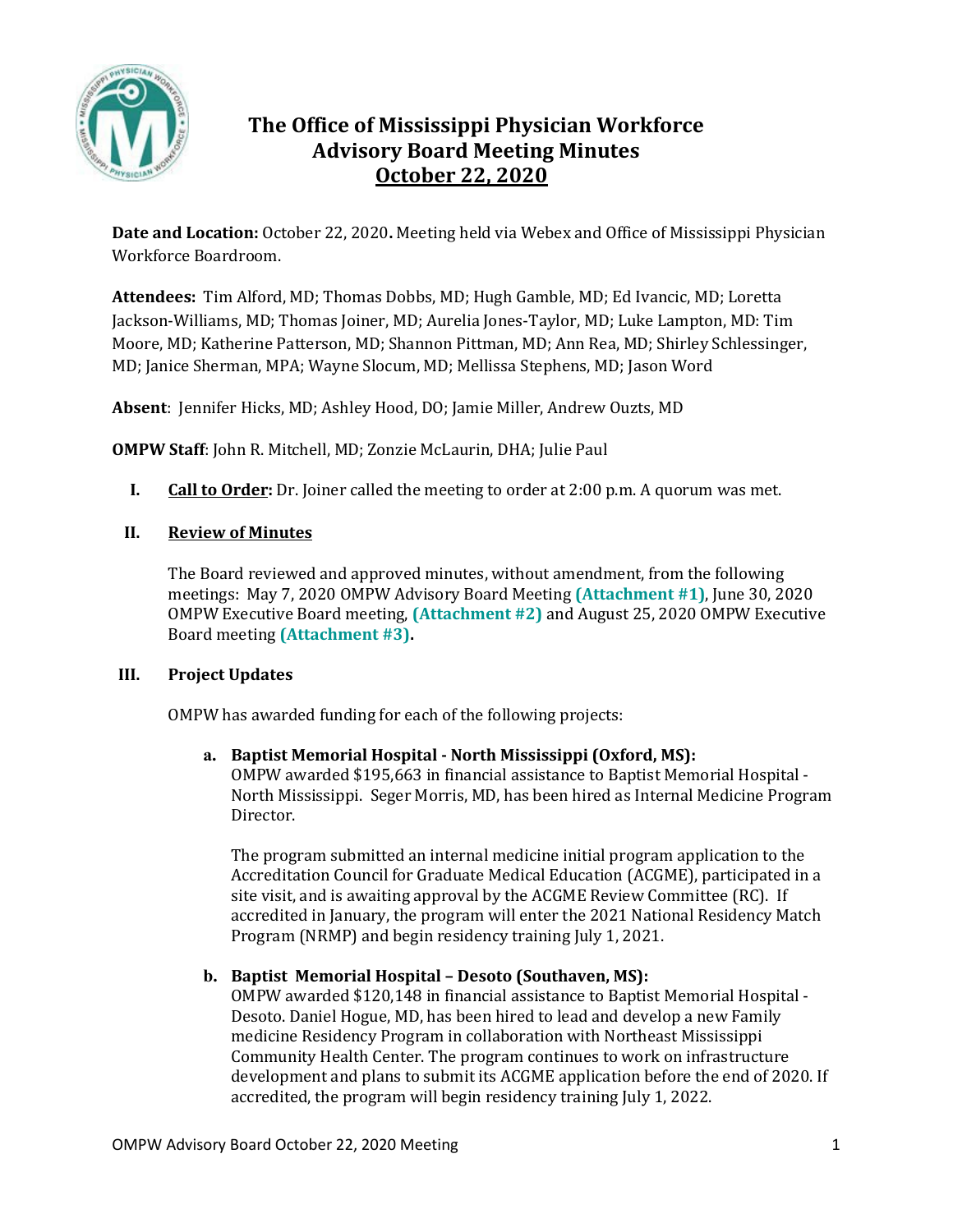## **c. Mississippi Medical Education and Research Consortium, MS MERC /DRMC Family Medicine Residency Program (Greenville):**

OMPW awarded \$455,770 in financial assistance to the Delta Family Medicine Program. The program filled 7 of its 8 ACGME approved slots, began operation on July 1, 2020, and is progressing well. Board members are encouraged to view the program's residency information video at [www.msmerc.org.](http://www.msmerc.org/) 

OMPW approved an additional \$1.6 million earmarked for continuity clinic renovation and equipment, but due to multiple factors, funds have not yet been awarded. Early renovation work, completed prior to the program's opening, established an academic training room and temporary continuity clinic.

OMPW presented the \$1.6 million funding request to the Institutes for Higher Learning (IHL) for approval, but due to the Covid-19 pandemic, construction bids were not finalized. Dr. Mitchell will present the request to IHL again after the CARES Act funding is resolved.

The more extensive renovation process was modified and is being accomplished in phases. Phase 1 of the continuity clinic renovation will be completed by July 2021 or sooner to accommodate the second class of residents.

Note: The Delta Regional Medical Center recently adopted a resolution officially renaming Delta Regional Medical Center and its affiliated clinics and medical specialty services to Delta Health System.

## **d. Magnolia Regional Health Center (Corinth):**

The Emergency Medicine Residency program received ACGME initial accreditation and began July 1, 2020 with an inaugural class of six trainees. Rick Carlton, MD, has been hired as Emergency Medicine Program Director. The program received initial ACGME accreditation in April but did not participate in the NRMP match. The Emergency Medicine Program filled all six residency slots and is operational.

## **e. North Mississippi Medical Center – Internal Medicine Residency Program (Tupelo):**

OMPW awarded the North Mississippi Medical Center's Internal Medicine Residency Program \$243,350 in financial assistance. David Pizzimenti, DO, has been hired as Internal Medicine Program Director. The program is ACGME accredited and is actively recruiting for its inaugural class of 12 residents. The program will begin residency training July 1, 2021.

## **f. Baptist Memorial Hospital - Golden Triangle (Columbus):**

Baptist Memorial Hospital - Golden Triangle graduated its inaugural class of six Internal Medicine residents in June 2020 despite the challenges presented by the Covid-19 pandemic. The program received ACGME initial continued accreditation. New staff members are addressing recommendations included in their ACGME review.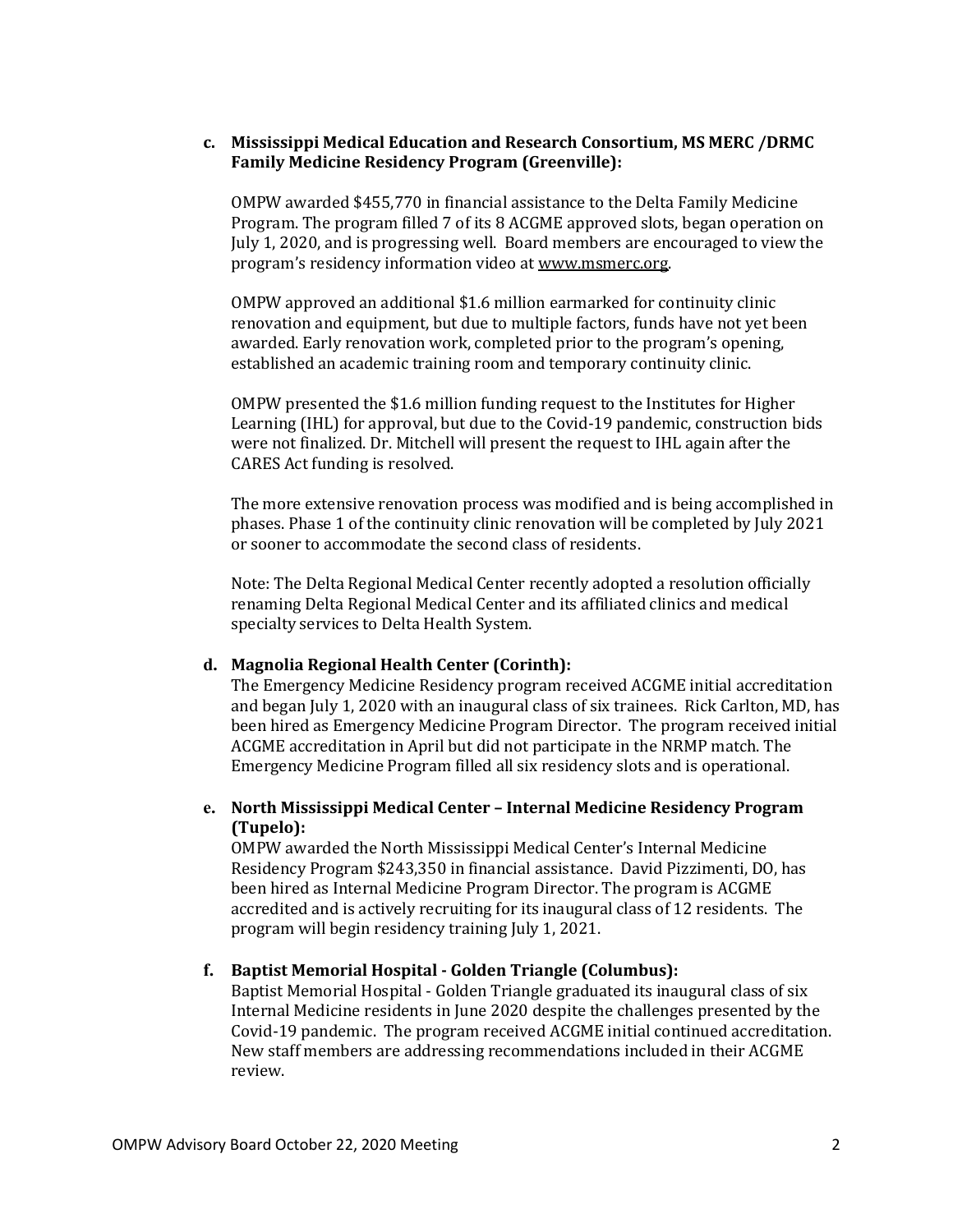## **g. Mississippi State Hospital (Whitfield):**

The ACGME granted Mississippi State Hospital Sponsoring Institution initial accreditation and conducted an RC site visit. Jon C. Jackson, MD, has been hired as Psychiatry Program Director. OMPW supported a consultant from Partners in Medical Education to assist in the development of their program application. If ACGME accredited, the program will participate in either the NRMP or Supplemental Offer and Acceptance Program (SOAP) and begin residency training July 1, 2021.

## **h. Memorial Hospital at Gulfport (Gulfport):**

OMPW awarded \$243,400 in OMPW in financial assistance to Memorial Hospital at Gulfport. Dimitrios Dimitriades, MD, has been hired as Family Medicine Program Director. The ACGME granted Gulfport Memorial Sponsoring Institution initial accreditation and conducted an RC site visit. Gulfport Memorial plans to develop Family Medicine, Internal Medicine and Emergency Medicine residency programs over the next three years. The family medicine residency will be the first to begin operations. If ACGME accredited, the program will begin residency training July 1, 2021.

## **i. Meharry Medical College, Department of Family Medicine (Nashville, TN) and A.E. Henry Community Health Center, Inc. (Clarksdale) Collaborative** Meharry Medical College, Department of Family Medicine (Nashville) and A.E. Henry Community Health Center (Clarksdale) are collaborating to develop a Rural Training Tract Family Medicine training program in the Mississippi Delta. The collaboration is based on a 3-year planning and development grant from HRSA.

The collaborative plans to submit their initial program application to ACGME in November. Due to the Covid-19 pandemic, program leadership plans to postpone their site date visit to 2023 instead of 2022.

Residents who participate in the rural training tract program will complete their first year of training in Nashville. Second and third year residents will complete residency rotations in Batesville and Clarksdale. The collaborative is working with Delta Regional Health Center to establish collaborative rotation opportunities.

Dr. Mitchell serves as a member of the collaborative work development group. He has requested that the Mississippi Board of Medical Licensure (MSBML) revise its current policy that limits residents to two (four-week) out-of-state training periods. This limitation is not adequate for the purposes of a three-year residency program. MSMBL has not yet decided to permanently revise its policy.

MSMBL has agreed to grant a one-year out-of-state training license for first year RTT residents. This will permit Mississippi trainees to move back and forth freely between training site borders.

If accredited, the program will begin residency training July 1, 2021. Residents will train in Nashville during their PGY-1 year and complete their second and third years of training in the Delta.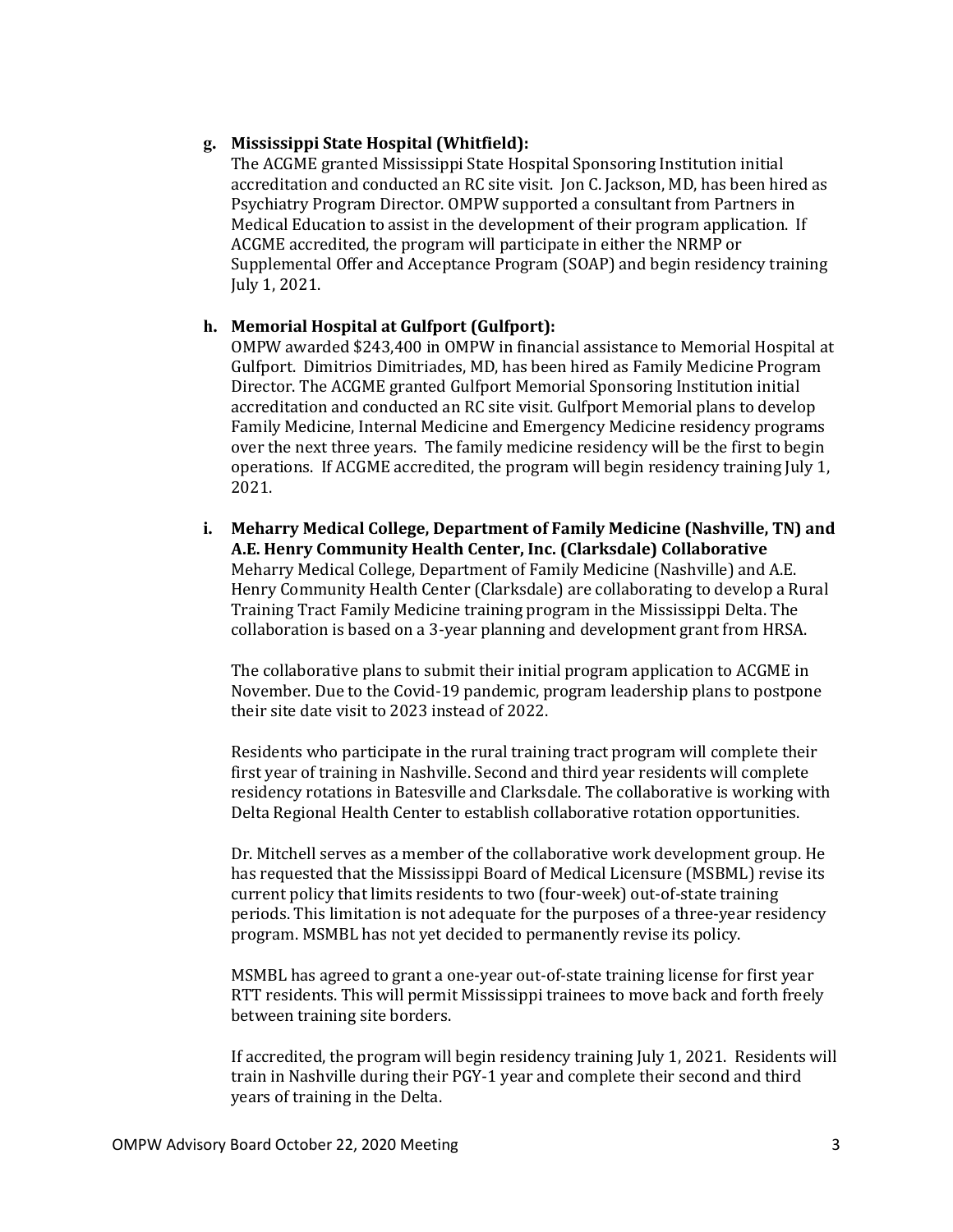## **IV. Misc. Updates: (information only)**

#### **a. GIS Program:**

OMPW's GIS Mapping tool is close to completion and will soon be available to the public via OMPW's website: [www.OMPW.org.](http://www.ompw.org/) Dr. Mitchell encouraged Board members to access the new link at [https://healthworkforcems.com](https://healthworkforcems.com/) and provide feedback. Due to programming changes, Board members will need to request access from OMPW to test the site.

OMPW is working closely with the MSBML to add 2020 and 2021 physician licensure information to the program and will obtain MSMBL's approval before a public platform is launched.

#### **b. Director's Report:**

Board members received a draft of the OMPW Director's Report preceding the Advisory Board meeting. Dr. Mitchell requested that the Board submit feedback and/or questions over the next few weeks.

#### Resident Retention Data

The report includes several charts that focus upon resident and physician retention data collected from GME programs across the state. Of the 197 residents trained to date, 102 were retained (approximately 52%). Based on a Meritt Hawkins financial study on the economic impact of physicians, 52% continued retention will result in an economic contribution of \$460 million.

OMPW-collected retention data indicates that residents who leave the state tend to practice outside of the Southeast. This may be a reflection of a larger applicant pool.

## **V. Old Business**

## **a. Medicaid Funding Update:**

**Subject:** Title 23 Medicaid, Part 202: Hospital Services, Chapter 1: Inpatient Hospitals, Rule 1.14: Inpatient Hospital Payments

The Division of Medicaid has filed the following Rule with the Secretary of State's office:

**Agency:** DIVISION OF MEDICAID **Compilation:** No **Proposed Date:** 09/25/2020 **Final Date:** 10/21/2020 **Effective Date:** 12/01/2020 **Withdrawal Date: Rule:** *Title 23 Medicaid, Part 202: Hospital Services, Chapter 1: Inpatient Hospitals, Rule 1.14: Inpatient Hospital Payments* **Summary:** *This Administrative Code filing corresponds with the following two (2) SPAs: 1) SPA 19-0019 Graduate Medical Education (GME) that revised the calculation of direct graduate medical education (GME) costs for Mississippi hospitals with an accredited and Medicare approved teaching program, as determined by the Division of Medicaid, effective October 1, 2019. 2) SPA 20-0018 that allows the Division of Medicaid to address calculations for GME payments for a hospital during a cap*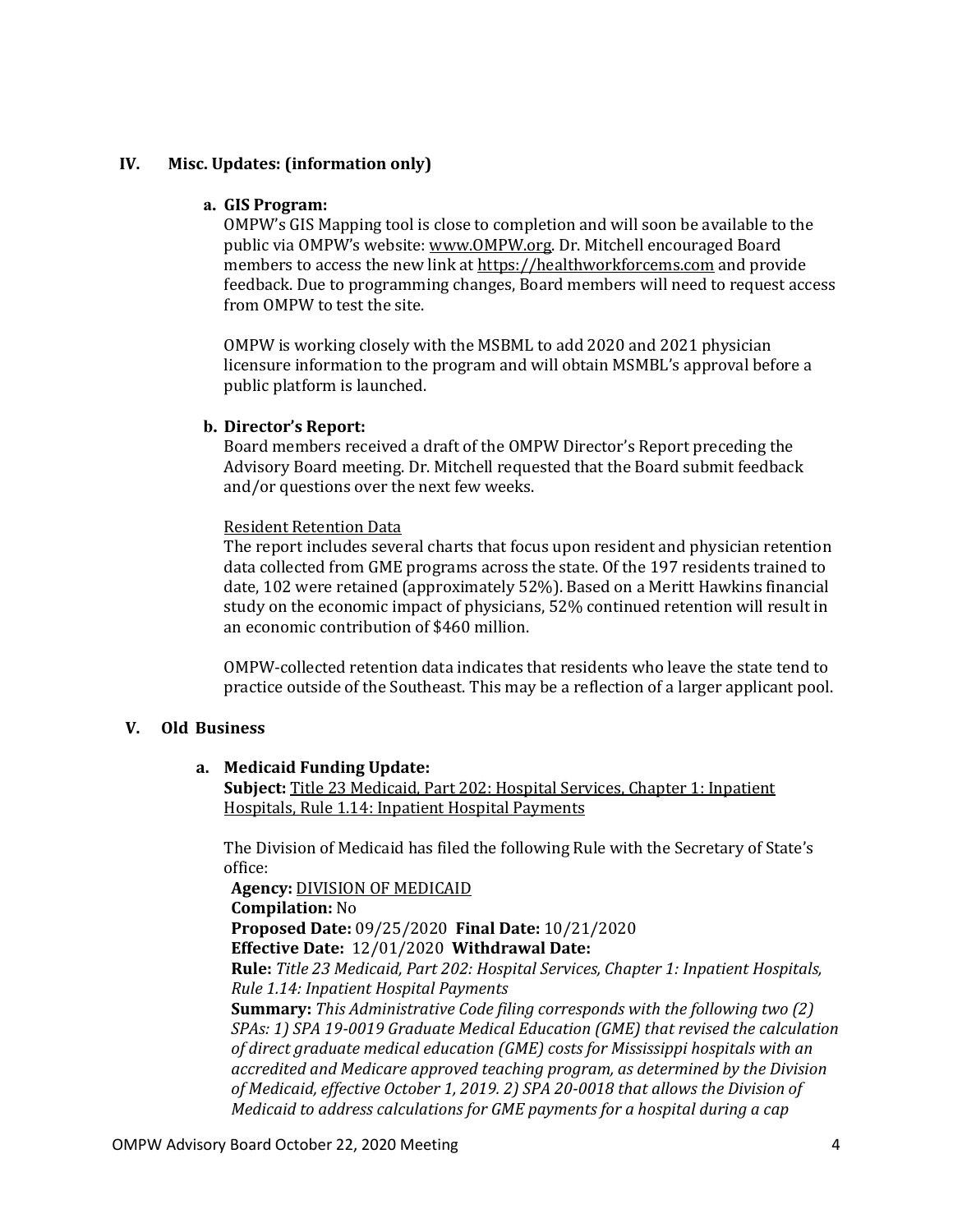## *building period effective June 1, 2020.* **System Number:** 25201

OMPW has worked closely with Medicaid leadership to amend the State Plan Amendment (SPA) to change the adjusted discharge add-on fee to a per resident amount. Wording of a second amendment has been approved and Medicaid will now address calculations for GME hospital payments during the hospital's full cap building period. The new ruling will go into effect in December.

#### **b. CARES (HB 1782) Covid-19 Award Update.**

OMPW continues to seek and distribute funding to designated hospitals through Legislative House Bill 1782 which addresses needs and expenses related to the Covid-19 Pandemic.

The legislature awarded \$4,425,000 in available funding effective July 1, 2020. Hospitals identified to receive funds include: Baptist Memorial Hospital - DeSoto, Baptist Memorial Hospital - North Mississippi, Gulfport Memorial Hospital, Mississippi Delta Family Medicine Residency Program, and the Mississippi State Hospital.

As written, the bill "would provide \$5 million in funds to the Office of Physician Workforce for five hospitals to start or expand their physician residency programs to address the dire shortage of physicians in the state, especially primary care physicians, which limits the ability of the state to properly address patient needs and the disproportionate effects on the minority communities during the continuation of the current Covid-19 public health emergency, in order for the state to be better prepared to take care of existing Covid-19 patients and the expected additional patients during the continuation of the current Covid-19 public health emergency later this year."

Dr. Mitchell presented the Board with a brief timeline outlining meeting dates and discussion topics.

As of today's meeting, the IHL has not sent instructions to OMPW or hospitals regarding disbursement of funds. OMPW has executed and distributed new program agreements to hospital CEOs, however, without clear guidelines, permissible expenditures remain unclear. Dr. Mitchell remains hopeful that IHL will provide definitive instructions to hospitals by next week regarding submission of claims and reimbursements.

The awards timeline, based on the legislation, is March 1st - December 30th. However, due to this year's rescheduled legislative session, legislators are requesting that all hospitals return unspent monies by December 15th.

The Institutes of Higher Learning (IHL) must approve each OMPW/hospital program agreement. Legislation specifies that disbursed funds must meet all CARES criteria and adhere to OMPW's legislative mission to start or expand physician residency programs.

The IHL has engaged the CPA firm of Harper, Rains, Knight and Company, P.A. to